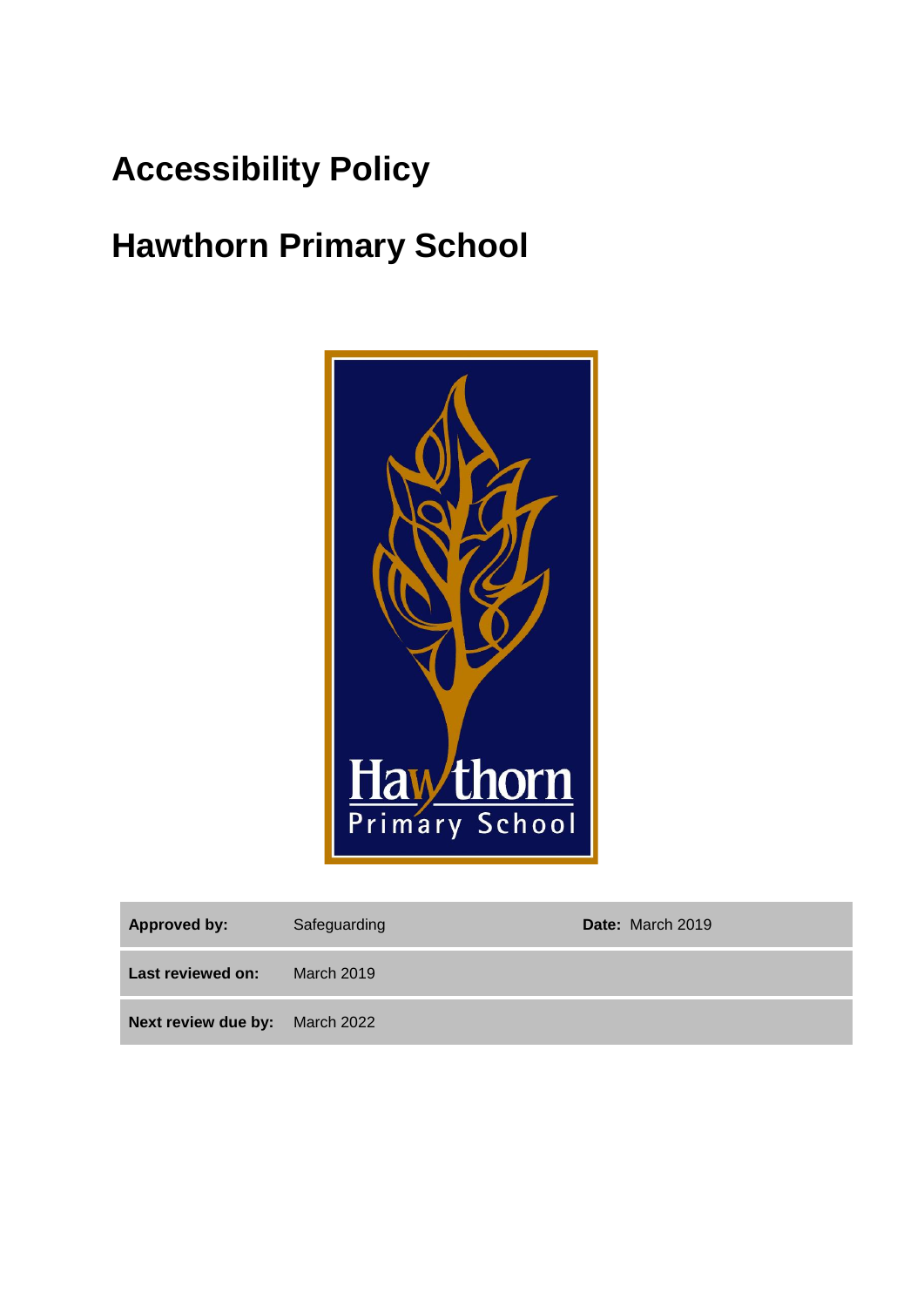#### **Introduction**

At Hawthorn Primary School we are committed to providing a fully accessible environment which values and includes all pupils, staff, parents/carers and visitors regardless of their education, physical, sensory, social, spiritual, emotional and cultural needs. We are committed to challenging negative attitudes about disability and accessibility and developing a culture of awareness tolerance and inclusion.

As a school we recognise our duties under the 2010 Equality Act and the SEN and Disability Act 2001 (SENDA):

- Not to treat disabled pupils less favourably for a reason related to their disability;
- To make reasonable adjustments for disabled pupils, so that they are not at a substantial disadvantage;
- To plan to increase the access to education for disabled pupils;
- Increasing the extent to which disabled pupils can participate in the school curriculum;
- Improving the environment of the school to increase the extent to which disabled pupils can take advantage of education and associated services;
- Improving the delivery to disabled pupils of information which is provided in writing for pupils who are not disabled.

It is a requirement that the school's accessibility plan is resourced, implemented and reviewed and revised as necessary. Attached is a set of action plans showing how the school will address the priorities identified in the plan.

## **1. Starting Points**

#### **1A: The purpose and direction of the school's plan: vision and values**

#### *Hawthorn Primary School - where every child really matters*

Hawthorn Primary School has the highest ambitions for its disabled pupils and pupils with additional needs. We expect them to make good progress and to reach their full potential, by removing barriers in every area of the life of the school for individual pupils. Our commitment to equal opportunities is led by the National Curriculum Inclusion Statement. We set challenging, but suitable targets, respond appropriately to diverse needs and strive to overcome potential barriers in every area of school life.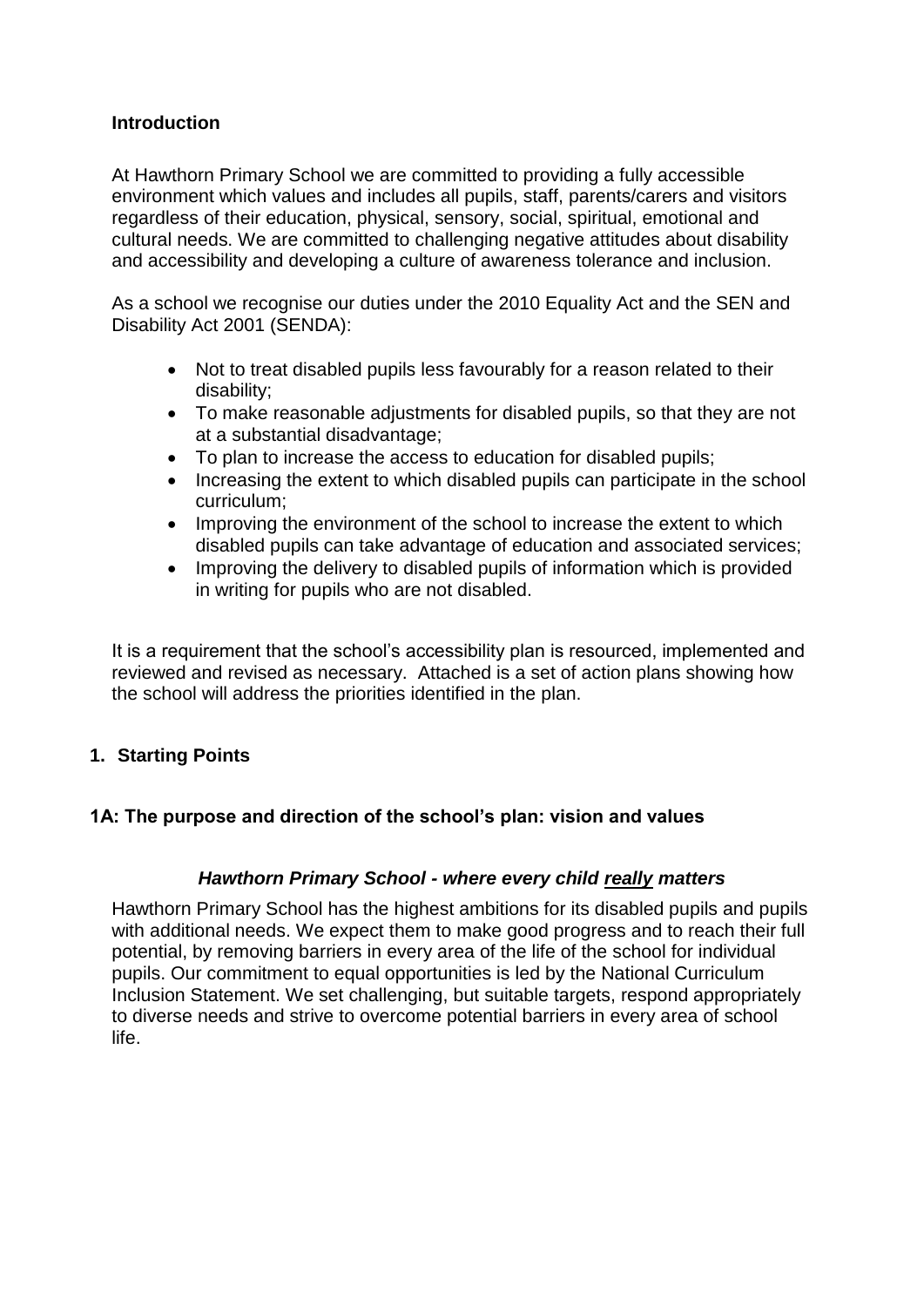**The school set the following priorities for the development of the vision and values that inform the plan:** 

- Involve disabled people (pupils, staff, parents) in the preparation of the scheme;
- Make improvements to the physical environment of the school to increase access;
- Increase access to the curriculum:
- Make written information accessible to pupils in a range of different ways:
- Recruitment, development and retention of disabled employees;
- Ensure that educational opportunities are available to all pupils, and the achievements of disabled pupils is at expected levels;
- Assess the impact of current or proposed policies and practices on disability equality.

# **1B: Information from pupil data and school audit**

According to the 2010 Equality Act, a person has a disability if—

- The person has a physical or mental impairment, and
- The impairment has a substantial and long-term adverse effect on person's ability to carry out normal day-to-day activities.

Definition of the terms:

- 'Physical impairment' includes sensory impairments;
- 'Mental impairment' includes learning difficulties and an impairment resulting from or consisting of a mental illness;
- 'Substantial' means 'more than minor or trivial';
- 'Long-term' is defined as 12 months or more.

The definition includes a wide range of impairments, including hidden impairments such as dyslexia, autism, speech and language impairments, Attention Deficit Hyperactivity Disorder (ADHD). These are all likely to amount to a disability, but only if the effect on the person's ability to carry out normal day-to-day activities is substantial and long-term, as defined above.

The effect on normal day-to-day activities is on one or more of the following:

- Mobility;
- Manual dexterity;
- Physical co-ordination;
- Continence:
- Ability to lift, carry or otherwise move everyday objects;
- Speech, hearing or eyesight;
- Memory or ability to concentrate, learn or understand;
- Perception of risk of physical danger.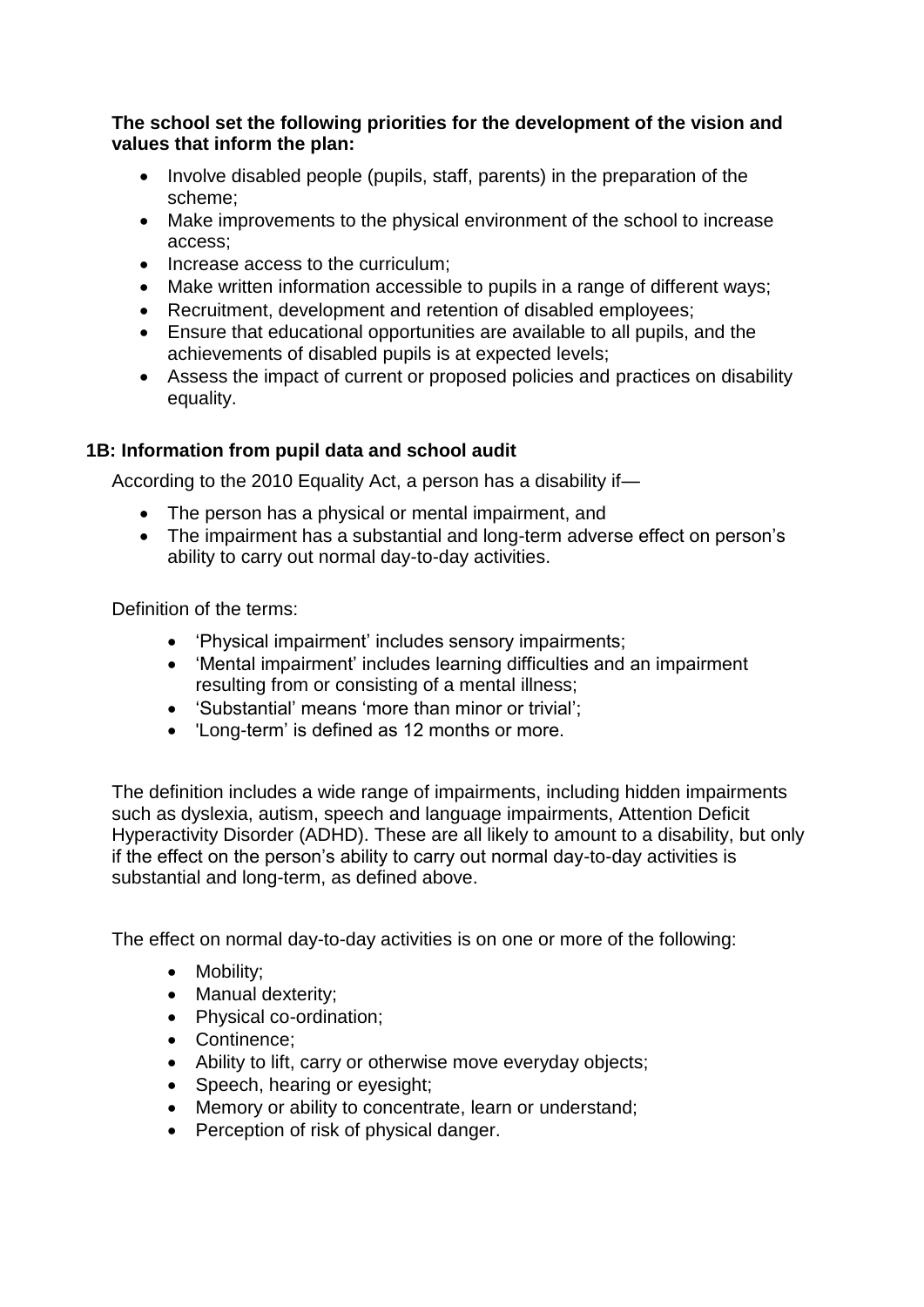At Hawthorn:

- There are a number of disabled pupils and pupils with additional needs. The range of current disabilities includes: speech and communication, hearing impairment, ADHD, sensory and physical difficulties, dyslexia, cognition and learning needs, social, emotional and mental health needs;
- There are at present no pupils for whom mobility is an issue, as the school in its present form is not compatible with DDA regulations;
- Staff have had training in Dyslexia, Autism, hearing loss and the use of technology to support pupils with these difficulties;
- Patterns of attendance are analysed to ensure no disabled child is disadvantaged – the school has a zero exclusion policy;
- Disabled pupils participate in all off-site activities including residential experiences with support.
- Access to information is planned: for example, dyslexic pupils will have longer to write things down and for those children who have difficulty copying from the board, information will be written down for them. Text size and font colour is monitored to ensure maximum access for visually impaired children. Pupils will also have individual support to ensure access.

#### **The school has set the following priorities for the development of information and data to support the school's accessibility plan:**

- Ensure all data with regards to attainment and achievement is analysed to ensure all groups have equal opportunity and that support is appropriately given;
- Work with parents on their understanding of disability to make sure they are accessing all the appropriate support and so they can hold the school accountable.

## **1C: Views of those consulted during the development of the plan**

At Hawthorn, we pride ourselves on collaborative work between staff, governors, parents, and where appropriate, the children themselves to make sure decisions are appropriate.

Parents of children with disabilities are happy with the physical environment of the school and are confident that the school adapts the curriculum to meet the needs of disabled pupils and those with additional needs. Through special educational needs reviews, for example, we identify any change in need and adapt accordingly.

The school works closely with the LA to co-ordinate our plans with their accessibility strategy.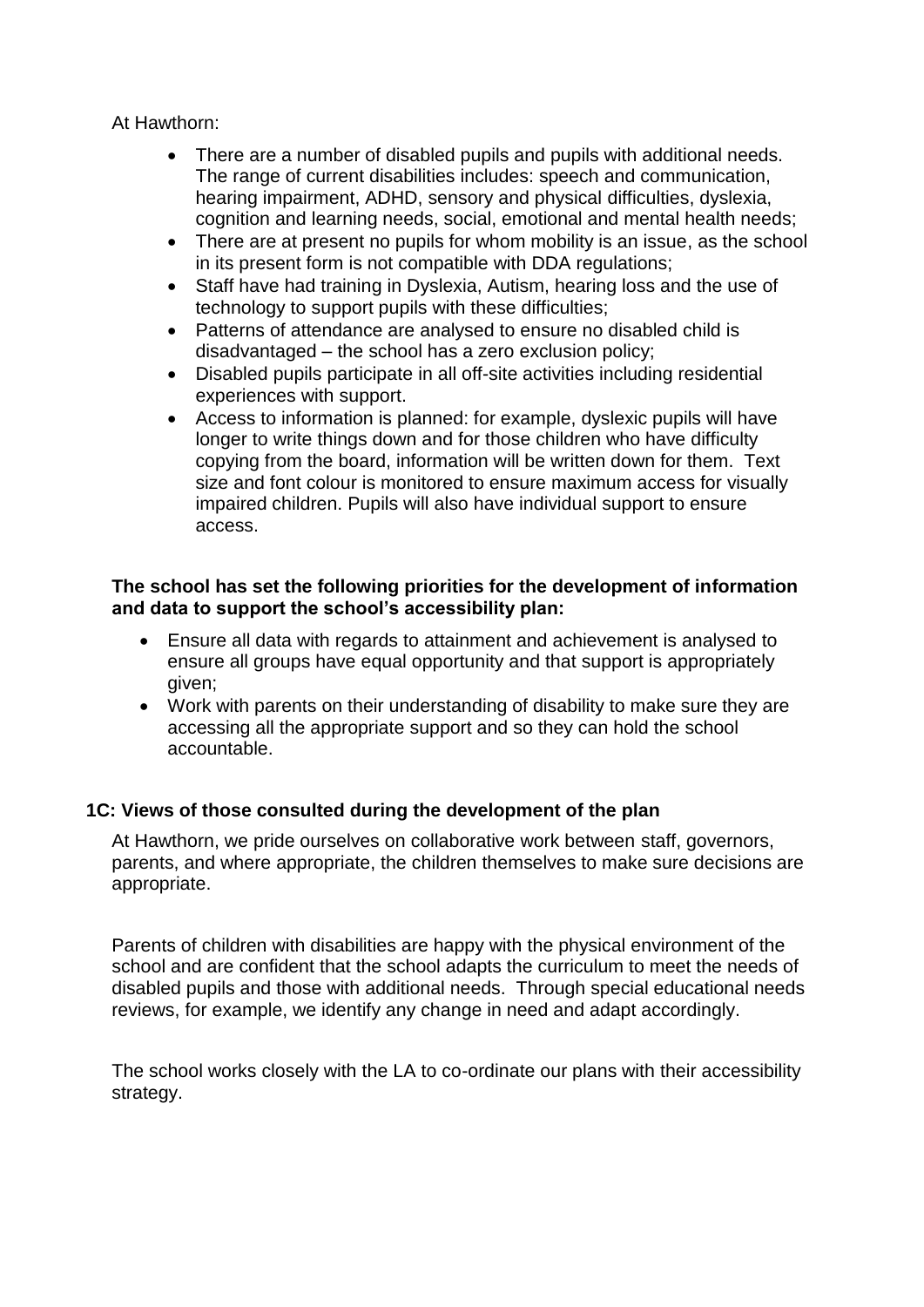# **2. The main priorities in the school's plan**

#### **2A: Increasing the extent to which disabled pupils can participate in the school curriculum**

- The curriculum is changing over time and new elements are constantly updated and evaluated to ensure accessibility for all pupils;
- Information technology is used as much as possible to engage and motivate all learners especially those with a disability;
- Additional support staff make sure all pupils can achieve but also learn independence in their work;
- Regular monitoring to ensure high quality teaching for all to improve disabled pupils' access to the curriculum;
- All children with a disability or additional learning need have an Individual Education Plan (IEP);
- All pupils can join in with all forms of recreation; and extra-curricular activities: breakfast clubs, after-school clubs;
- Movement around the school is carefully monitored to support all pupils;
- No pupil is ever refused the chance to go on school trips. The school will always provide additional support if necessary.

#### **The school set the following priorities for the development of the vision and values that inform the plan:**

- Make improvements to the physical environment of the school to increase access;
- Increase access to the curriculum:
- Make written information accessible to pupils in a range of different ways;
- Recruitment, development and retention of disabled employees;
- Ensure that educational opportunities are available to all pupils, and the achievements of disabled pupils is at expected levels;
- Assess the impact of current or proposed policies and practices on disability equality.
- **2B: Improving the physical environment of the school to increase the extent to which disabled pupils can take advantage of education and associated services:**
	- The school has had new front doors and a disabled toilet fitted at the office entrance of the school. This ensures that wheelchair users can at least get information, use facilities within the main hall.
	- There are two rooms within the hall that can be accessed.
	- A hearing loop has been installed within the main reception.
	- Visual cues of colour contrasts have been made within the corridors, stairs and different areas.
	- There is a reserved parking area outside of the main door.

Funding for improvements to the physical environment of the school may come from a variety of different sources: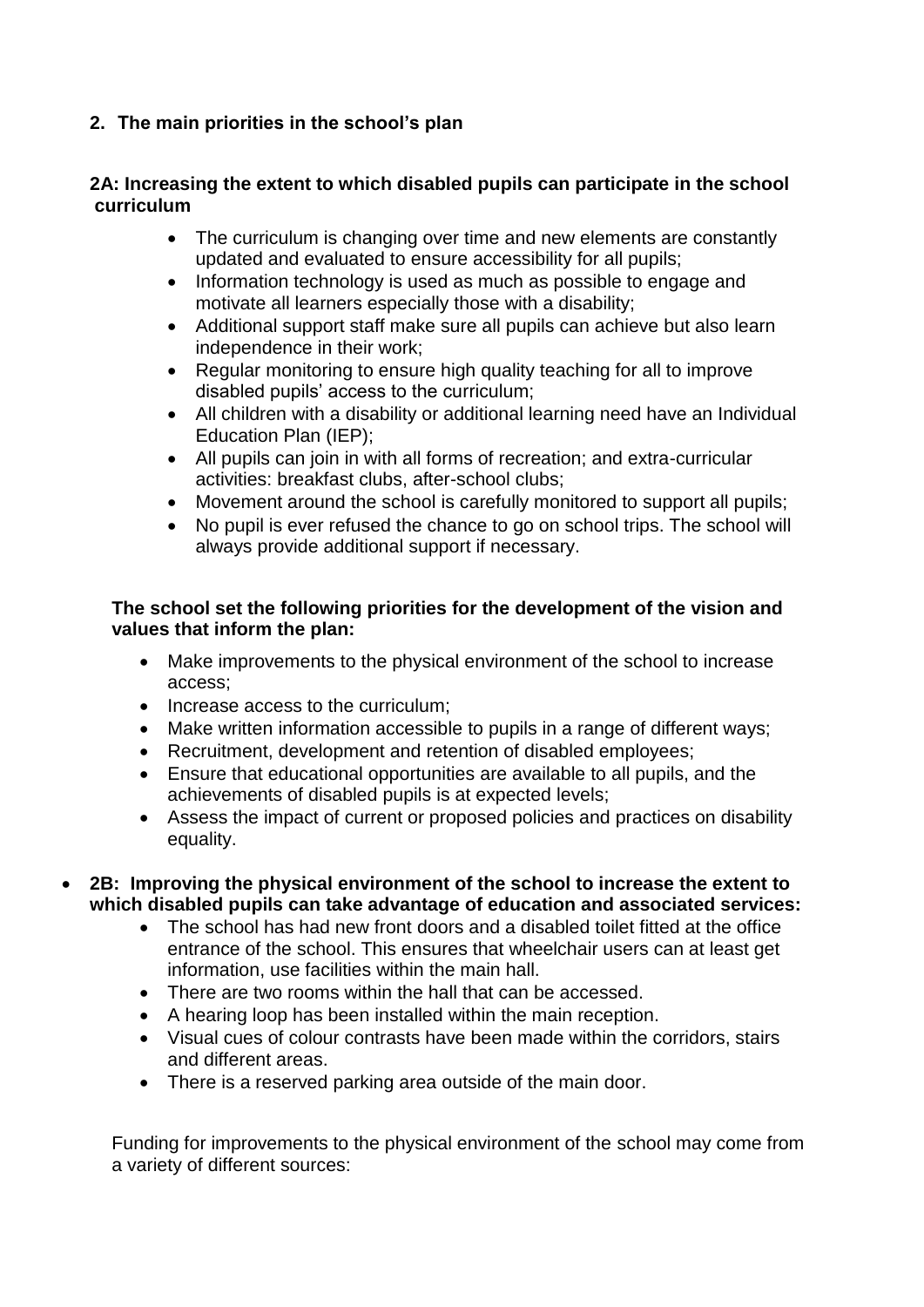#### **The school has set the following priorities for physical improvements to increase access:**

- Access to the side of the building by remove of shallow steps. No future works are anticipated or planned. See email to Neil Swinney 28th January 2019, confirming to leave this action in even though if this work is carried out it would provide no further access to the school due to all outdoor classrooms having steps and steps within both corridors to access class rooms.
- The SENCO manages all children with disabilities within the school and supports staff with individual plans and initiatives.

## **2C: Improving the delivery to disabled pupils of information that is provided in writing for pupils who are not disabled:**

- School are able to provide pictures/symbols/Makaton for pupils with communication difficulties;
- Visual timetables are used widely across school;
- Handouts, timetables, worksheets, notices, information about school events can be enlarged, printed on different coloured paper, where appropriate;
- The school uses specialist services for advice and resources when necessary;

# **The school has set the following priorities for providing information for disabled pupils:**

- Engage with support services so that the school is prepared if a visually disabled pupil were to be on role, e.g. accessibility to Braille.
- Involvement of outside agencies such as Educational Psychology Service, Speech and Language Therapy, Occupational Therapy and Physiotherapy for further consolation and collaborative work, where appropriate.

## **3. Making it happen**

# **3A: Management, coordination and implementation:**

## **Management**:

- Hawthorn will ensure that all staff are aware of the disability discrimination duties through staff meetings;
- The Accessibility Plan will form part of the School Improvement Plan and as such will be overseen and reviewed by the Governing Body;
- The plan will be evaluated every 3 years, informed by staff and parents and analysis of data on progress and attainment of disabled pupils;
- Accessibility planning will be integrated into the school's overarching planning processes, including premises development, curriculum planning and repairs and maintenance.